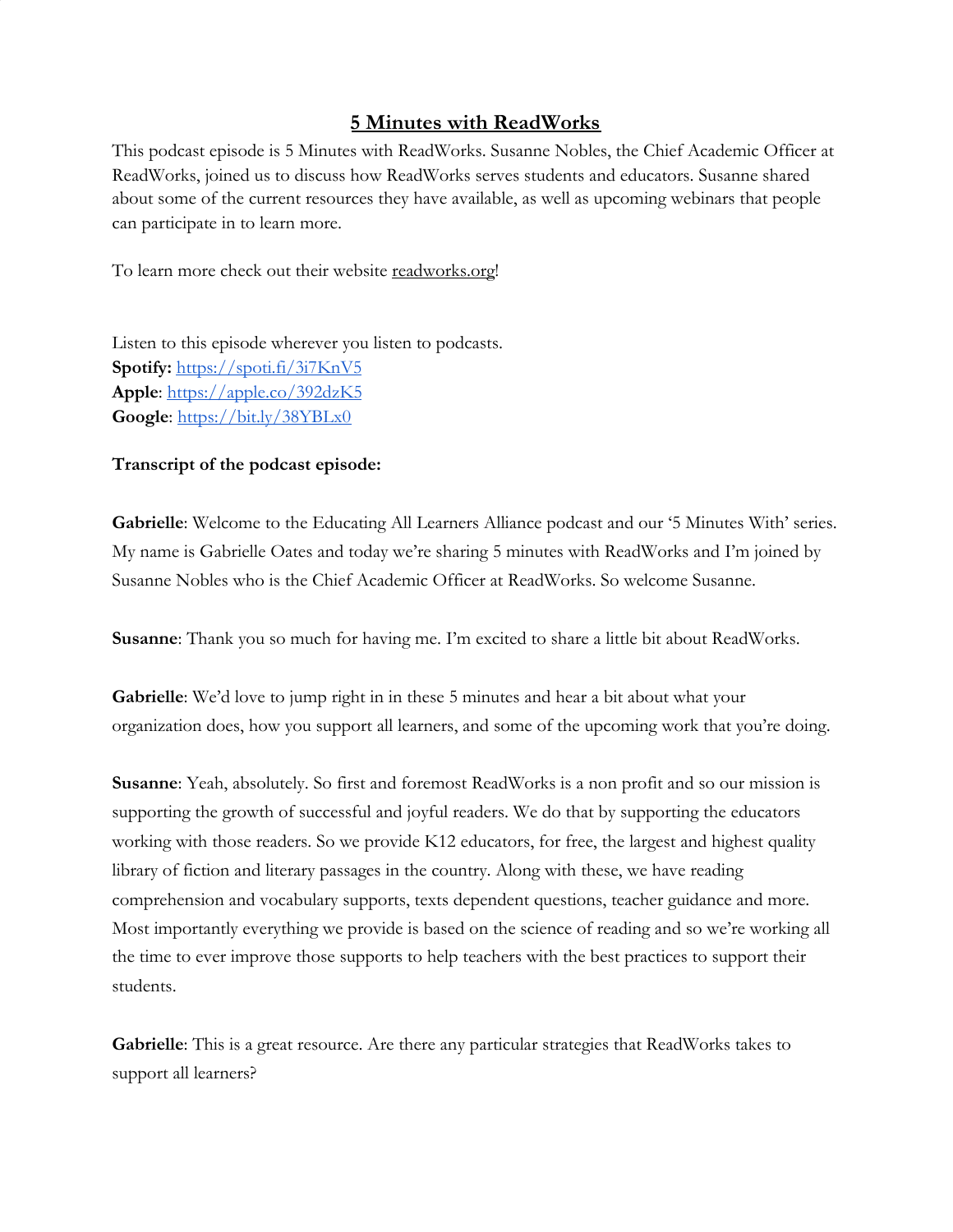**Susanne:** Yes, we are very focused on that and we're excited to be a part of the Educating All Learners Alliance for that reason. As a non profit with the mission of supporting students all over the nation, we want to be able to support all of them and so what we try to do is offer a lot of differentiation and a lot of possibilities for teachers who know their students, to then use and support them. So, first and foremost ReadWorks content makes it easy to differentiate. We offer thousands of reading passages at all different grade levels K through 12. And whether you're printing or assigning to a digital class, you can assign an individual student a passage and they do not see the grade. So that's the first way educators tell us all the time that they so appreciate that it's a complex engaging passage that the student can read at the right level for them at that time. And as I said, you can assign, all the way to an individual student, even in a digital class. You could assign 30 different passages to your 30 different students if you want to differentiate it that far.

Gabrielle: To go a little bit further, in terms of the teacher's impact, what impact do they have on their students' use of those digital support tools? And I know you've recently done some research into this, so what were some of those results?

**Susanne**: Thank you for asking about that, because we were really pleased with the results of this research. We partnered with the Learner Variability project at Digital Promise, another EALA partner. And so we partnered with them to investigate the effectiveness of all these digital tools in supporting learners. The Digital Promise research team observed some significant findings. The first and foremost for teachers is that they had the most significant effect on whether students used the digital tools that we offer. That's the biggest lesson, is that we need to make sure teachers know they exist, so the teachers can guide their students to use them. The research also showed that greater use of ReadWorks was related to growth on standardized reading tests. What that meant, when you dug more into those findings, was that students engaged with more challenging reading passages when they used our digital support tools. So it's really critical for the teachers to be aware of them, get their students using them, because it helps the students challenge themselves. The big takeaway from that is that introducing ReadWorks digital support tools might be one of the easiest steps teachers can take to encourage students to reach more challenging texts.

Gabrielle: Those are great findings and I hope people find these useful. Now, are there any upcoming webinars, like you mentioned, that people could tune into or refer to, to learn more?

**Susanne**: Yes, absolutely. We have one coming up on JAnuary 26th, 2021 which will focus on all of our differentiation tools. It's only 30 minutes and I go quickly and get it all covered, so registering